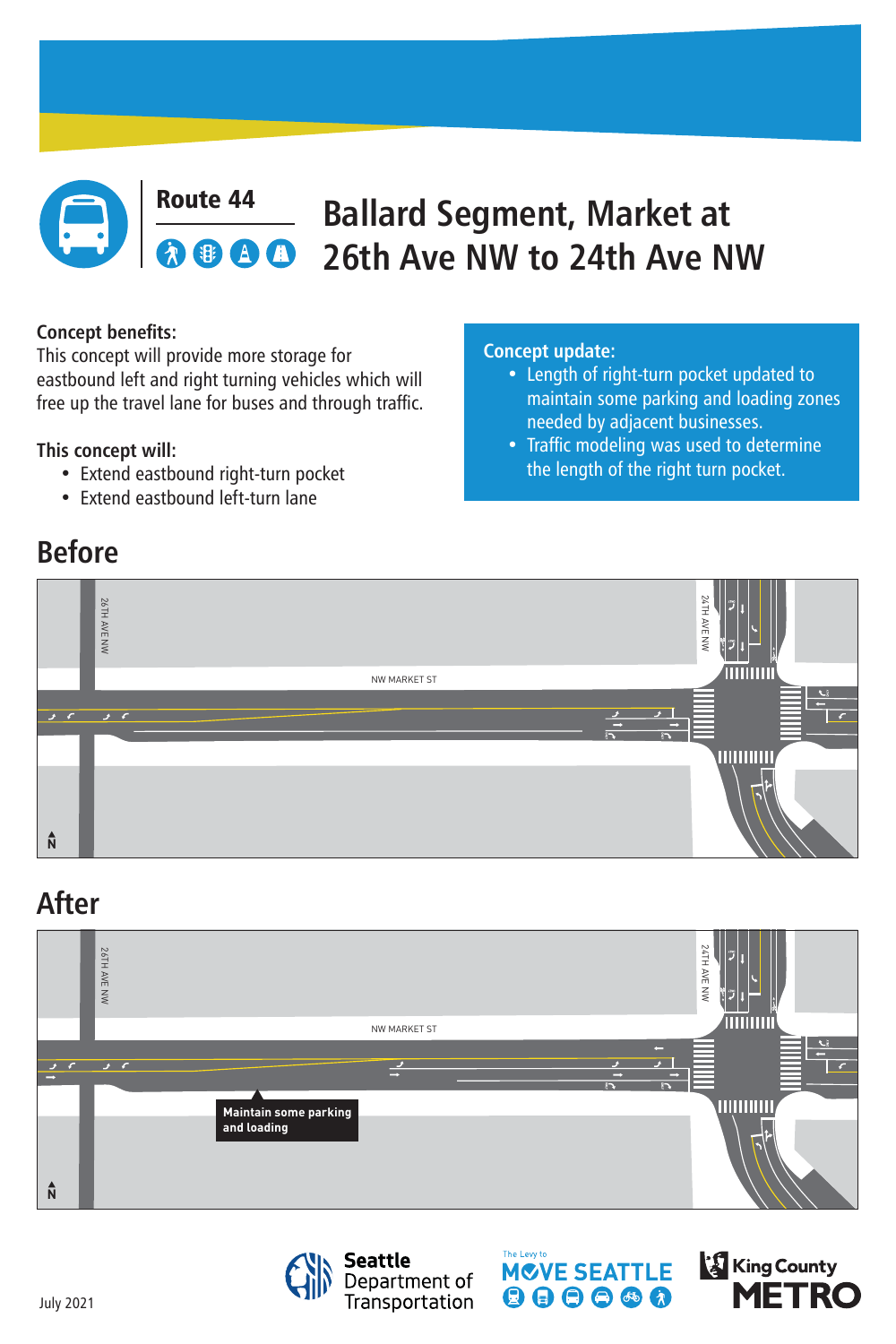

### Route 44 **Ballard Segment, NW Market St at**  AD **15th Ave NW**

# **Before**

# **After**





**Seattle** Department of<br>Transportation





July 2021

**Concept benefits:** This concept will provide more storage for westbound left-turning vehicles and will eliminate cross-traffic turning conflicts which will allow the westbound through lanes to operate more efficiently for buses and through traffic.

## **This concept will:**

- Extend westbound double left-turn lane
- Restrict westbound left turn from grocery store driveway
- Add left-turn signal heads for eastbound and westbound traffic on NW Market St at 14th Ave NW